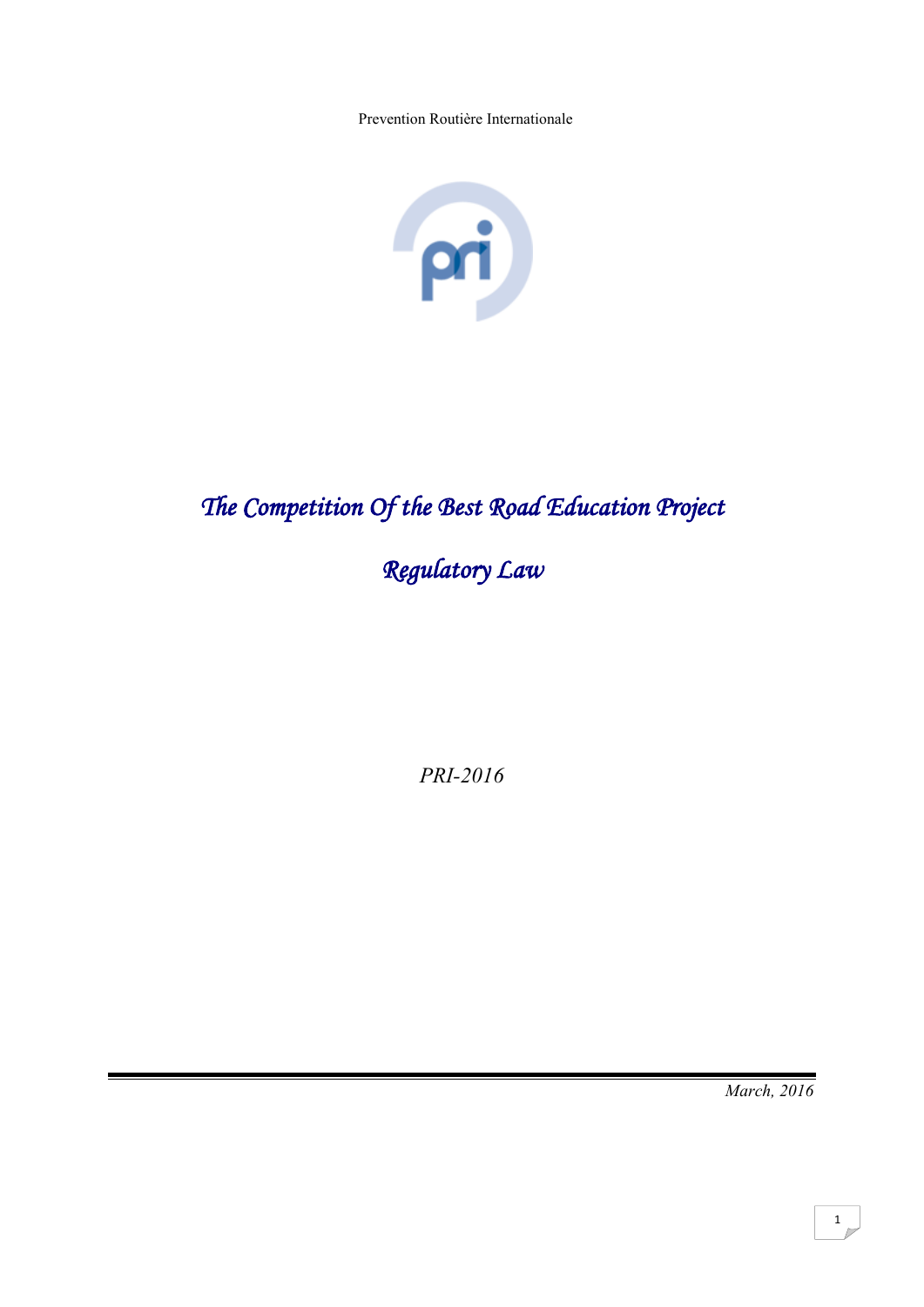# **THE COMPETITION OF THE BEST PRIMARY EDUCATIONAL INSTITUTIONS PROJECTS RELATED TO ROAD SAFETY**

# **REGULATORY LAW**

# **1. PREAMBLE:**

The regulatory law defines conditions and regulations to organize the competition of the best primary educational institutions projects related to road safety.

# **2 – PARTICIPATION**

#### **Article 1: participant:**

Every elementary educational institution or a primary educational institution showing interest in the competition to win the award for the best educational institution project has the right to participate. It can be registered for this purpose in accordance with the conditions set forth in this regulatory law.

#### **Article 2: Participants' obligations:**

The participation in the competition requires the acceptance of the terms and the conditions set forth in this regulatory law as well as the final and compulsory decisions of the establishment organizing the competition.

#### **Article 3: Types of participants:**

This competition means only primary schools. The participation of all educational institutions is accepted, be they public or private whether in urban and rural areas.

## **Article 4: Conditions of Participation:**

To participate in the competition, the primary educational institutions must fill out a participation form, including the proposed project, before the deadline.

Participation can be downloaded from the website ( ...) If the data contained in the form is not respected, participation is canceled and not taken into account.

## **3 - GENERAL PROVISIONS**

#### **Article 5: Deadlines**

The competition starts from the day of publication of the announcement on newspapers and on the website of (...) and the broadcast via radio and continues until (DATE).

#### **Article 6 : Communicating projects**

From the date of the announcement of the competition, project proposals can be sent by regular or secured mail to the Establishment (...) under the term " competition of educational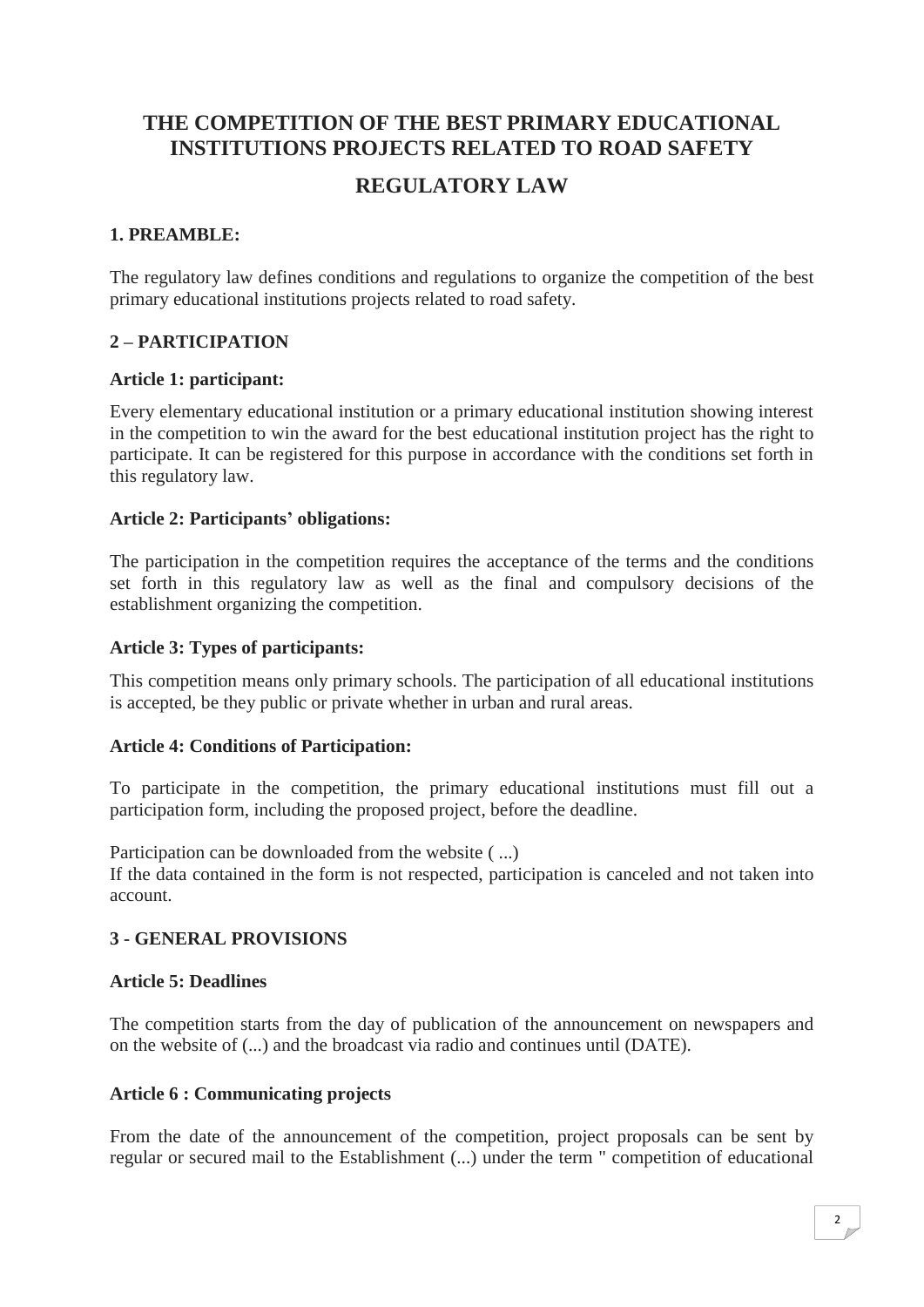institutions projects relating to road safety", The Commission does not take any responsibility for late delivery of the projects received after the deadlines.

## **Article 7: Competition Management**

All projects submitted by educational institutions to participate in the competition will be registered in the Administration ... and the proposed projects that fulfill the conditions set forth in the regulatory law will be submitted to the jury members for study and decisionmaking.

# **4. COMPETITION MAKING:**

#### **Article 8: Selection of the competition subject:**

The educational institution or educational institutions participating in group must handle a subject linked to road safety. They are free to choose all means and tools of education and communication that they see appropriate

to the projects with the commitment to school education and artistic communication bases.

Candidate projects should deal with the subject or subjects related to traffic rules and road safety, such as:

- Road safety principles education;
- Child in the road space;
- Child biker;
- Use of school transport;
- Use the safety belt;
- Use of a helmet:
- Children riding in the front seats;
- Children and road traffic at night.

## **Article 9: Announcement of the competition results**

Competition results will be announced during the celebration of the international road safety week. Each winner will be invited to receive the prize money of institutions on this event.

## **5. THE PROJECT SELECTION CRITERIA**

#### **Article10: project selection criteria**

The proposed projects will be selected on the basis of :

- Idea of the project ;
- Objectives of the project ;
- Target groups ;
- Ouality of the project:
- Feasibility of the project;
- Cohesion of the project;
- Expected results of the project.